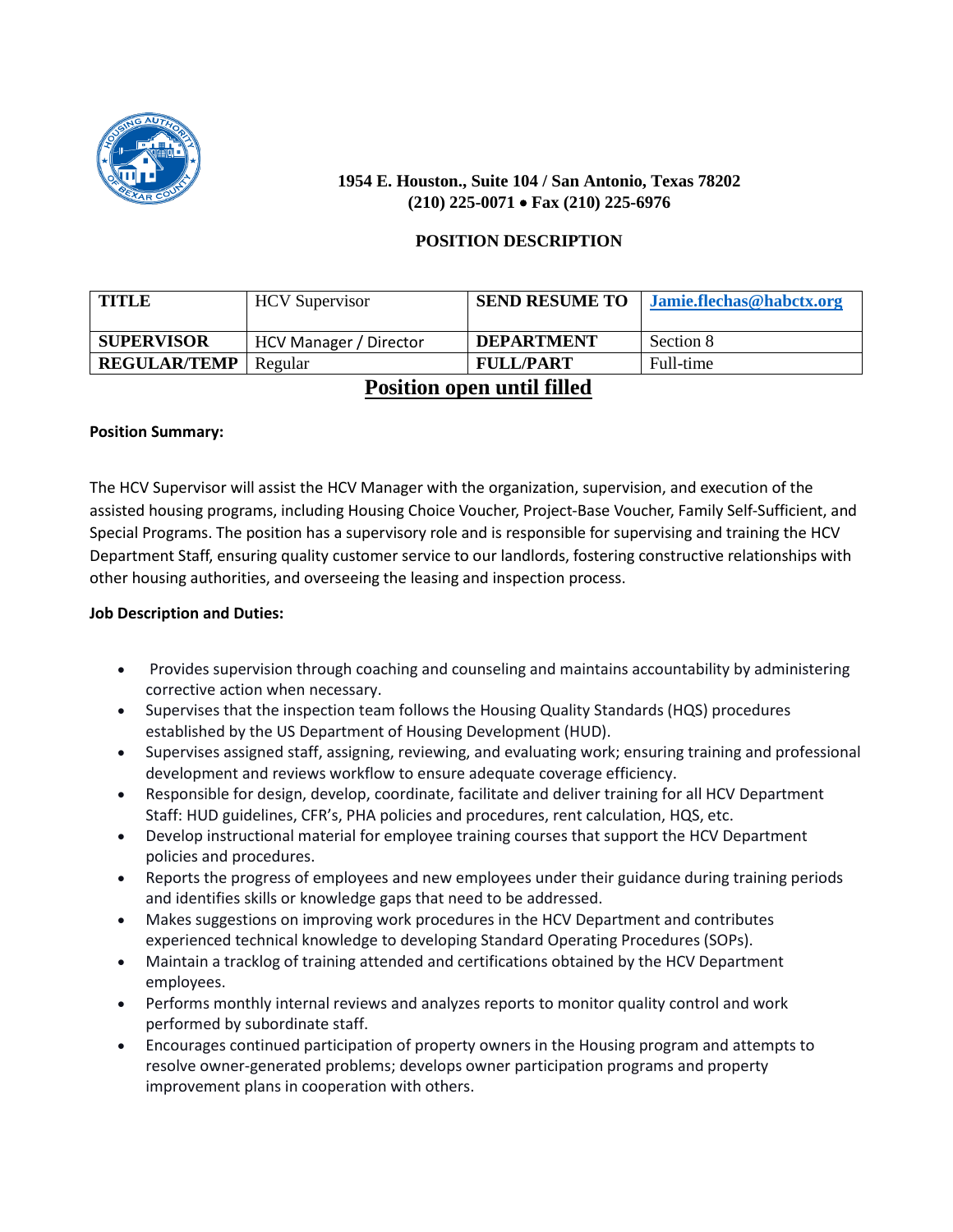- Meets rental property owners to explain policy and procedures for participation in rental assistance programs and discusses owner/tenant rights and responsibilities.
- Handles complex landlord cases and conducts counseling sessions with households who may be recommended for termination assistance.
- Performs other duties as assigned.

#### **Minimum Qualifications:**

#### **Thorough Knowledge of:**

- Housing needs and social and economic problems of low and moderate-income households including rental market, lease negotiations, legal considerations, and management requirements.
- Department of Housing and Urban Development (HUD), Housing Choice Voucher, Housing Quality Standards and Special programs regulations.
- Federal and state housing programs regulations.

#### **General Knowledge of:**

- Supervisory principles and practices, including budget and goals and objectives development and work planning and organization.
- Instructional principles and practices.

#### **Skill in:**

- Planning, organizing, assigning, supervising training, reviewing, and evaluating staff work.
- Analyzing situations and adopting an effective course of action to resolve them.
- Negotiating difficult rental lease contracts and agreements.
- Developing work procedures and determining priorities, including interpreting, and consistently applying program rules and regulations.
- Establishing and maintaining effective working relationships with those contacted in the course of the work, including tenants, powers, agents, landlords and community groups.
- Preparing clear and concise reports, correspondence, and written materials.

#### **Education and Experience:**

Bachelor's Degree preferred with major coursework in business or public administration, planning, social work; or

Equivalent to graduation form a two-year college with major coursework in business or public administration, planning, social work and Five (5) years progressively responsible case management responsibility; or

Three (3) years progressively responsible case management (eligibility and inspection) experience involving a Federal Section 8 rental housing subsidy program (Certificate Voucher or Public Housing) and certification from a recognized HUD trainer in Section 8 Eligibility and Admissions or equivalent course; or

Any combination of the above

Prior supervisory and instructional experience is desirable, but not required.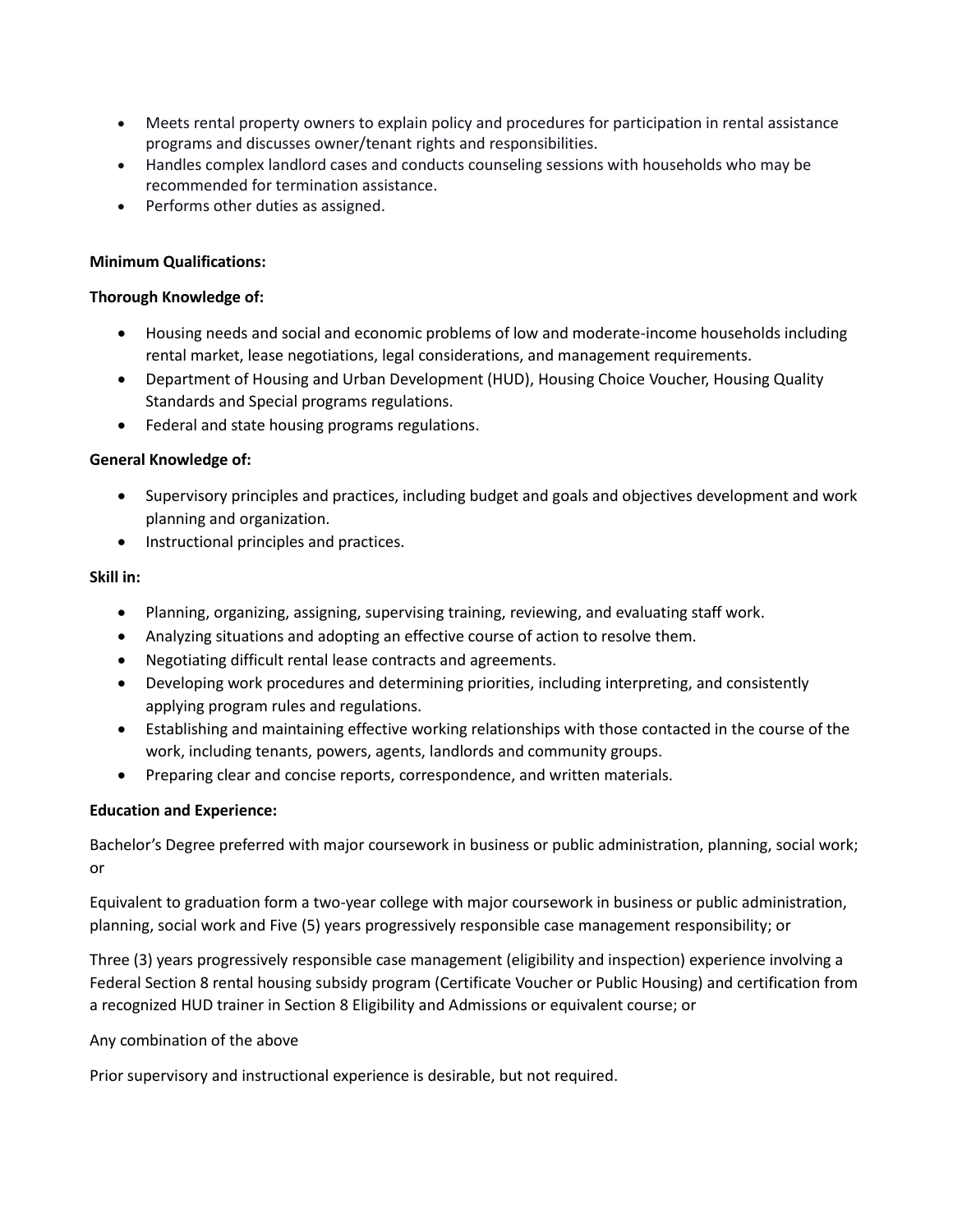#### **Other Requirements;**

Must possess a valid Texas driver's license.

#### **Supervision:**

The HCV Supervisor receives work assignments from the Manager. Priorities and time frames are established by the Manager to achieve department goals.

#### **Responsibility for Confidential Matters:**

The employee will have access to sensitive information, including tenant identification information, EIV, SSN's, financial information, criminal history records, credit history, and tenant wage records. The employee will be required to ensure all confidential information is secured at all times.

#### **Guidelines:**

The employee follows the Housing Authority's policies and procedures, HUD regulations and past experience in accomplishing assignments. Methods for accomplishing routine work are at the discretion of the employee, subject to existing practice and procedures. When unusual situations arise, the employee may request guidance from the supervisor.

#### **Complexity:**

The employee is required to exercise personal judgment in making decisions in accomplishing assignments. Non-routine situations are usually discussed with the supervisor to determine a resolution.

#### **Scope and Effect:**

The employee's work primarily affects the administrative output of the Assisted Housing Department. A good job performance by the employee enhances the office's ability to provide housing and services to program participants.

#### **Public Contacts:**

The employee's personal contacts are with applicants, residents, landlords, other employees and community social service agencies. The purpose of such contacts is to obtain information and documentation needed by the Housing Authority to provide rental assistance and services to program participants.

# **Mental and Physical Abilities:**

The mental and physical demands described here are representative of those that must be met by an employee to successfully perform the essential functions of this job. Reasonable accommodations may be made to enable individuals with disabilities to perform the essential functions.

While performing the duties of this job, the employee is regularly required to stand; sit, walk, use hands to finger, handle, or feel; reach with hands and arms and talk or hear. The employee is occasionally required to climb or balance; stoop, kneel, crouch, or crawl.

The employee must occasionally lift and/or move up to 10 pounds, and occasionally lift and/or move up to 25 pounds. Specific vision abilities required by this job include close vision, peripheral vision, depth perception, and the ability to adjust focus.